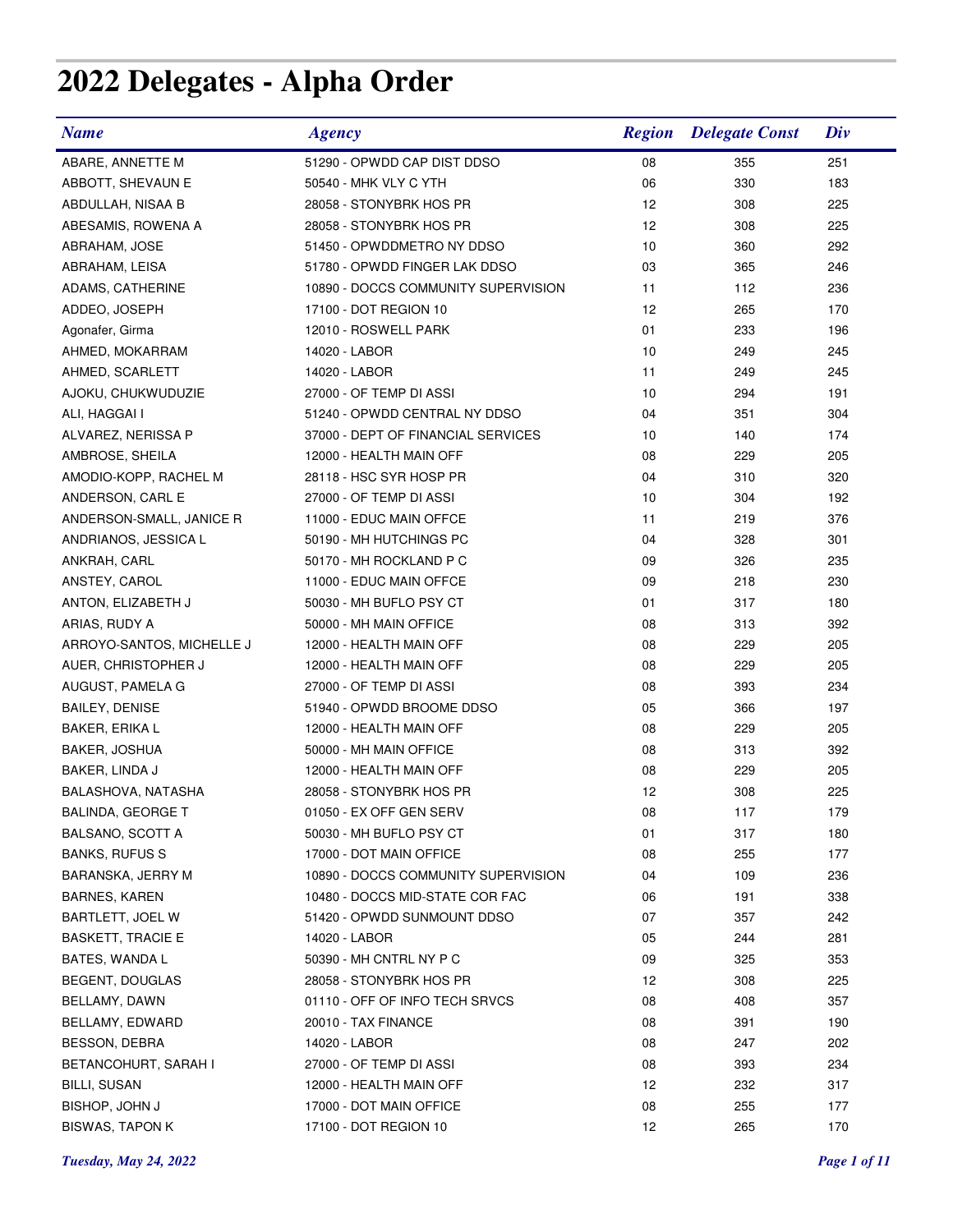| <b>Name</b>                 | <b>Agency</b>                       | <b>Region</b> | <b>Delegate Const</b> | Div |
|-----------------------------|-------------------------------------|---------------|-----------------------|-----|
| <b>BLAKE, KATHERINE L</b>   | 27000 - OF TEMP DI ASSI             | 08            | 303                   | 234 |
| Blatz, Jordan M             | 12010 - ROSWELL PARK                | 01            | 233                   | 196 |
| BONNER, AMY                 | 53500 - OASAS TRMT CTRS             | 03            | 367                   | 411 |
| <b>BRADT, JENNIFER</b>      | 51780 - OPWDD FINGER LAK DDSO       | 02            | 363                   | 201 |
| BRANDOW, JAMES G            | 11000 - EDUC MAIN OFFCE             | 08            | 216                   | 194 |
| BRATTON, CHAVELA R          | 10890 - DOCCS COMMUNITY SUPERVISION | 11            | 112                   | 236 |
| BRAVOCRUZ, ANNA E           | 53000 - OASAS MAIN OFF              | 10            | 370                   | 314 |
| BREWSTER, HAROLD E          | 50080 - MH MANHATN P CT             | 10            | 320                   | 267 |
| BRIDGER, DANIELLE K         | 02000 - AUDIT CONTROL               | 08            | 134                   | 263 |
| BROWN, ANDRE P              | 02000 - AUDIT CONTROL               | 08            | 134                   | 263 |
| BROWN, CHERYL D             | 12000 - HEALTH MAIN OFF             | 01            | 226                   | 220 |
| BROWN, JOHN F               | 50310 - MH BRONX PSY CT             | 10            | 331                   | 213 |
| BROWN, WILLIAM M            | 53500 - OASAS TRMT CTRS             | 06            | 330                   | 183 |
| BROWNE, KEITH A             | 09000 - ENVIR CONS M/O              | 09            | 145                   | 169 |
| <b>BROWNING, CHARLES L</b>  | 00640 - STATE INS FUND              | 05            | 103                   | 240 |
| <b>BULMER, FREDERICK R</b>  | 50980 - MH CAP DST P CT             | 08            | 339                   | 231 |
| <b>BUMAN, CHRISTOPHER G</b> | 20010 - TAX FINANCE                 | 03            | 269                   | 360 |
| <b>BUREY, ROBERT S</b>      | 00640 - STATE INS FUND              | 01            | 100                   | 240 |
| Burke, Theresa A            | 12010 - ROSWELL PARK                | 01            | 233                   | 196 |
| BYRNE II, OWEN G            | 01050 - EX OFF GEN SERV             | 01            | 116                   | 179 |
| CAFFOE, TODD M              | 09000 - ENVIR CONS M/O              | 03            | 150                   | 169 |
| CAMPBELL, CHERMAYNE B       | 00640 - STATE INS FUND              | 10            | 106                   | 240 |
| CARAWAY, MICHELE S          | 51210 - OPWDD HDSN VAL DDSO         | 09            | 350                   | 276 |
| CARPENTER, LAUREL L         | 17030 - DOT REGION 3                | 04            | 258                   | 256 |
| CARTAGENES, MANOEL V        | 17000 - DOT MAIN OFFICE             | 08            | 255                   | 177 |
| CASTANEROS, ANA             | 28108 - HSC BRKLN P/R               | 11            | 309                   | 198 |
| <b>CENSOR, MARK</b>         | 27000 - OF TEMP DI ASSI             | 10            | 304                   | 192 |
| CERNOS, CHRISTINA           | 53500 - OASAS TRMT CTRS             | 09            | 371                   | 279 |
| CHACKO, VIJU T              | 50170 - MH ROCKLAND P C             | 09            | 326                   | 235 |
| CHAMPAGNE, STEPHANIE M      | 51420 - OPWDD SUNMOUNT DDSO         | 07            | 357                   | 242 |
| CHANEY, NIA I               | 27000 - OF TEMP DI ASSI             | 10            | 304                   | 192 |
| CHERIAN, SABU               | 10080 - DOCCS GREEN HAVEN COR FAC   | 09            | 160                   | 184 |
| CHOWDHURY, MOHAMMED K       | 11000 - EDUC MAIN OFFCE             | 10            | 222                   | 349 |
| CICATELLO, VINCENT A        | 50030 - MH BUFLO PSY CT             | 01            | 317                   | 180 |
| CIEZKI, THOMAS R            | 51330 - OPWDD WESTERN NY DDSO       | 01            | 347                   | 167 |
| <b>CLARK, JANETTE L</b>     | 51250 - OPWDD TACONIC DDSO          | 09            | 353                   | 248 |
| CLEMENTS, JACQUELYN M       | 11260 - ED BATAVIA BLND             | 03            | 224                   | 298 |
| <b>CLEMETSON, EDDIE</b>     | 37000 - DEPT OF FINANCIAL SERVICES  | 10            | 394                   | 260 |
| CLINGERSMITH, WILLIAM H     | 14020 - LABOR                       | 03            | 242                   | 278 |
| CLOIDT, LAURA M             | 10050 - DOCCS FISHKILL COR FAC      | 09            | 157                   | 310 |
| COLE, CAROLYN M             | 51940 - OPWDD BROOME DDSO           | 05            | 366                   | 197 |
| CONIGLIO, BARBARA L         | 28058 - STONYBRK HOS PR             | 12            | 308                   | 225 |
| CORONA, GINA M              | 50738 - HUTCHS CHILD SV             | 04            | 328                   | 301 |
| CORVINO, JASON              | 12000 - HEALTH MAIN OFF             | 08            | 229                   | 205 |
| COZZY, JEFFREY D            | 20010 - TAX FINANCE                 | 08            | 392                   | 190 |
| CRAVEN, HEATHER L           | 01110 - OFF OF INFO TECH SRVCS      | 08            | 408                   | 357 |
| CRIPPEN, MICHAEL L          | 10110 - DOCCS ELMIRA CNTR COR FAC   | 02            | 163                   | 222 |
| CRONIN, SEAN M              | 27000 - OF TEMP DI ASSI             | 05            | 307                   | 399 |
| CRUZ, WILLIAM               | 53000 - OASAS MAIN OFF              | 10            | 370                   | 314 |
| CUASAPAZ, JENNY E           | 27000 - OF TEMP DI ASSI             | 10            | 304                   | 192 |

*Tuesday, May 24, 2022 Page 2 of 11*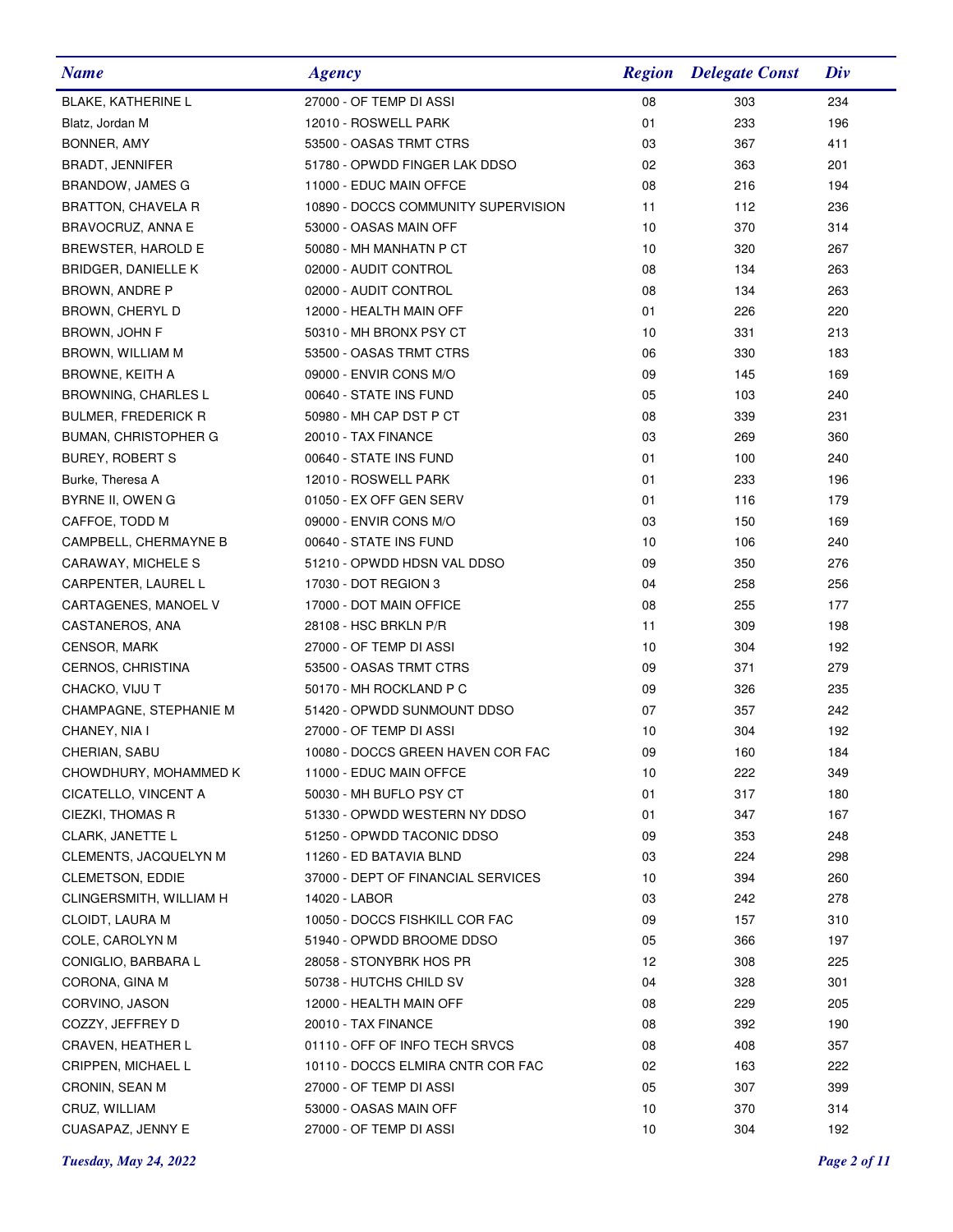| <b>Name</b>               | <b>Agency</b>                      | <b>Region</b> | <b>Delegate Const</b> | Div |
|---------------------------|------------------------------------|---------------|-----------------------|-----|
| CULPEPPER, GWENDOLYN J    | 51470 - OPWDD BERN FINE DDSO       | 11            | 361                   | 207 |
| DANTONIO, ARTHUR          | 00640 - STATE INS FUND             | 12            | 107                   | 240 |
| DAVIES JR, ROBERT L       | 11000 - EDUC MAIN OFFCE            | 04            | 217                   | 230 |
| DAVIS, CONRAD             | 20010 - TAX FINANCE                | 11            | 274                   | 406 |
| DEAL, EUGENE              | 28058 - STONYBRK HOS PR            | 12            | 308                   | 225 |
| DECKER, BRIAN A           | 17090 - DOT REGION 9               | 05            | 264                   | 227 |
| DEJESUS, LISA R           | 27000 - OF TEMP DI ASSI            | 08            | 393                   | 234 |
| DELGIORNO, DEBRA          | 28058 - STONYBRK HOS PR            | 12            | 308                   | 225 |
| DELIO, DANIELLE G         | 28058 - STONYBRK HOS PR            | 12            | 308                   | 225 |
| DELL'ANGELO, CATHERINE    | 02000 - AUDIT CONTROL              | 08            | 134                   | 263 |
| DEMPSEY, CHRISTINE        | 28058 - STONYBRK HOS PR            | 12            | 308                   | 225 |
| DENNIS, ZELMA M           | 50860 - MH RCK PC C YTH            | 09            | 342                   | 235 |
| DENTON, GILBERT W         | 37000 - DEPT OF FINANCIAL SERVICES | 10            | 394                   | 260 |
| DERR, SANDRA M            | 10540 - DOCCS ALTONA COR FAC       | 07            | 195                   | 342 |
| DESILVA, SHARON V         | 27000 - OF TEMP DI ASSI            | 08            | 393                   | 234 |
| DESSO, JAMES F            | 01110 - OFF OF INFO TECH SRVCS     | 08            | 408                   | 357 |
| DHAMDHERE, HIMANSHU R     | 01110 - OFF OF INFO TECH SRVCS     | 08            | 408                   | 357 |
| DIALLO, MAMADOU S         | 17110 - DOT REGION 11              | 11            | 266                   | 214 |
| DIANTONIO, RANDI L        | 51780 - OPWDD FINGER LAK DDSO      | 03            | 362                   | 259 |
| DICKERSON, ROBERT F       | 27000 - OF TEMP DI ASSI            | 10            | 304                   | 192 |
| DIGAUDIO, JAMIE           | 11000 - EDUC MAIN OFFCE            | 08            | 216                   | 194 |
| DIMAGGIO, CHARLES         | 12010 - ROSWELL PARK               | 01            | 233                   | 196 |
| DIOP, ABDALLAHI           | 28108 - HSC BRKLN P/R              | 11            | 309                   | 198 |
| DISCHEL, KENNETH          | 50790 - MH S BEACH CNTR            | 11            | 336                   | 253 |
| DOBBIN, SEAN M            | 11010 - ED SPECIAL                 | 08            | 216                   | 194 |
| DOBBINS, MARGARET A       | 50190 - MH HUTCHINGS PC            | 04            | 328                   | 301 |
| DOBE, SCOTT R             | 51330 - OPWDD WESTERN NY DDSO      | 01            | 347                   | 167 |
| DONAHUE, JOSEPH           | 20010 - TAX FINANCE                | 08            | 271                   | 190 |
| DONASCIMENTO, ALEXANDRE Z | 50030 - MH BUFLO PSY CT            | 01            | 317                   | 180 |
| DONATO, MOISES            | 14020 - LABOR                      | 05            | 244                   | 281 |
| DORSEY, ROSS M            | 25000 - OF CHILD FAM SV            | 05            | 285                   | 391 |
| DOWNES, CHOI Y            | 20010 - TAX FINANCE                | 08            | 391                   | 190 |
| DOYLE, MICHAEL S          | 28058 - STONYBRK HOS PR            | 12            | 308                   | 225 |
| DRAKE, STEVEN             | 10390 - DOCCS MOHAWK COR FAC       | 06            | 185                   | 379 |
| DRAVES, KAREN J           | 09000 - ENVIR CONS M/O             | 01            | 151                   | 169 |
| DREIBELBIS, MICHAEL A     | 12000 - HEALTH MAIN OFF            | 08            | 229                   | 205 |
| DUBOFSKY, DAVID M         | 00640 - STATE INS FUND             | 05            | 103                   | 240 |
| DUBOIS, BRIAN D           | 17080 - DOT REGION 8               | 09            | 263                   | 172 |
| DUEGAW, EDWARD G          | 50390 - MH CNTRL NY P C            | 06            | 318                   | 344 |
| DUNHAM, CHRISTOPHER G     | 10390 - DOCCS MOHAWK COR FAC       | 06            | 185                   | 379 |
| DURKIN, LISA L            | 50110 - MH ROCH PSY CTR            | 03            | 322                   | 283 |
| DWYER, MEAGHAN D          | 51780 - OPWDD FINGER LAK DDSO      | 03            | 362                   | 259 |
| EDWARDS, BERNICE B        | 20010 - TAX FINANCE                | 08            | 392                   | 190 |
| ESPINOSA, DIOSDADO C      | 28058 - STONYBRK HOS PR            | 12            | 308                   | 225 |
| FAHEY, BARBARA J          | 53000 - OASAS MAIN OFF             | 08            | 369                   | 265 |
| FAHRENKOPF, JAMES R       | 20010 - TAX FINANCE                | 08            | 391                   | 190 |
| <b>FALTESS, MARY R</b>    | 00640 - STATE INS FUND             | 10            | 106                   | 240 |
| FAMULARO, ALBERT          | 50150 - MH CREEDMR P CT            | 11            | 324                   | 241 |
| FEBUS, EDWIN E            | 03000 - LAW                        | 08            | 136                   | 187 |
| FELDMAN, CARYN F          | 14020 - LABOR                      | 12            | 252                   | 200 |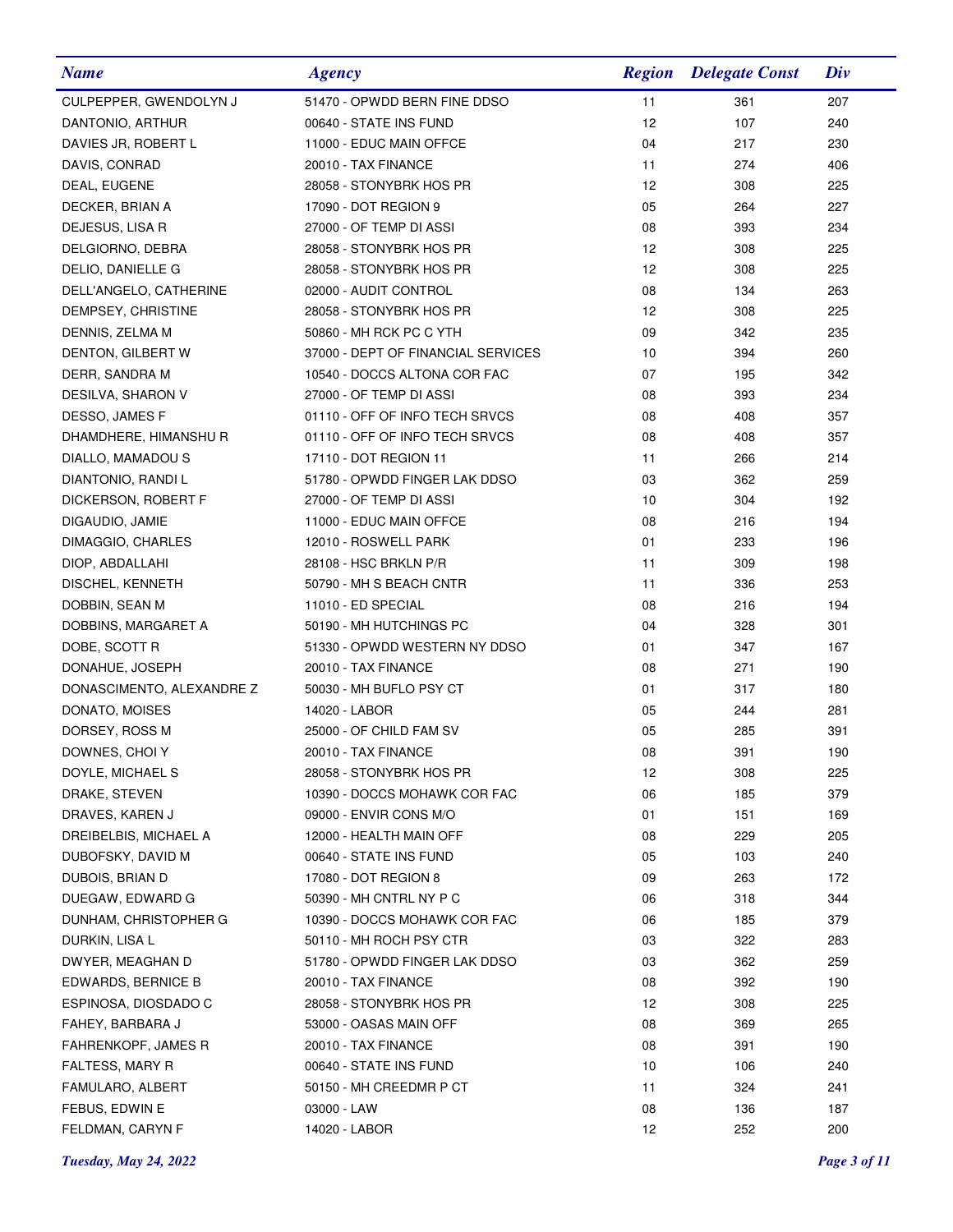| <b>Name</b>                 | <b>Agency</b>                       | <b>Region</b> | <b>Delegate Const</b> | Div |
|-----------------------------|-------------------------------------|---------------|-----------------------|-----|
| FERGUSON, WILLIAM D         | 22000 - ECONOMIC DEVEL              | 07            | 279                   | 262 |
| FERRO, KENNETH              | 12000 - HEALTH MAIN OFF             | 08            | 229                   | 205 |
| FINKELSTEIN, MARTIE         | 50790 - MH S BEACH CNTR             | 11            | 336                   | 253 |
| FIORILLO, TAMMY L           | 20010 - TAX FINANCE                 | 08            | 392                   | 190 |
| FITZ-HENLEY, CARLY          | 17080 - DOT REGION 8                | 09            | 263                   | 172 |
| FLEMING, ETHAN              | 02000 - AUDIT CONTROL               | 08            | 134                   | 263 |
| FLERX, LAURA A              | 28058 - STONYBRK HOS PR             | 12            | 308                   | 225 |
| FLETCHER, RICHARD A         | 27000 - OF TEMP DI ASSI             | 05            | 307                   | 399 |
| FLORECE-RUIZ, CORINA        | 28108 - HSC BRKLN P/R               | 11            | 309                   | 198 |
| FOOTE, BRANDEN M            | 51420 - OPWDD SUNMOUNT DDSO         | 07            | 357                   | 242 |
| FORD, CHRISTOPHER J         | 01110 - OFF OF INFO TECH SRVCS      | 08            | 408                   | 357 |
| FRACZEK, PAUL J             | 09000 - ENVIR CONS M/O              | 08            | 142                   | 169 |
| FRANCIS, MARIANNE           | 28118 - HSC SYR HOSP PR             | 04            | 310                   | 320 |
| FRANCO, GLADYS              | 01080 - EX HSG&CMTY RNL             | 10            | 121                   | 168 |
| FRIEDBERG, SHERI M          | 12000 - HEALTH MAIN OFF             | 10            | 231                   | 199 |
| FRIOT, JAMIE A              | 50570 - ST LAW CHILD SV             | 07            | 323                   | 249 |
| FULLER, ELLEN J             | 27000 - OF TEMP DI ASSI             | 05            | 307                   | 399 |
| FUNG, GLORIA                | 01050 - EX OFF GEN SERV             | 08            | 117                   | 179 |
| GAFFNEY, BARBARA            | 11000 - EDUC MAIN OFFCE             | 10            | 219                   | 376 |
| <b>GAGNON, CARLY E</b>      | 10530 - DOCCS FRANKLIN COR FAC      | 07            | 194                   | 361 |
| <b>GALLIGAN, PATRICIA A</b> | 10100 - DOCCS EASTERN NY COR FAC    | 09            | 162                   | 195 |
| <b>GALLIVAN, MICHAEL K</b>  | 50030 - MH BUFLO PSY CT             | 01            | 317                   | 180 |
| GALY, COLLEEN               | 50020 - MH KNGBR PY CT              | 11            | 316                   | 252 |
| GARANIN, SERGEY K           | 37000 - DEPT OF FINANCIAL SERVICES  | 10            | 140                   | 174 |
| <b>GARCIA, CARLOS J</b>     | 11000 - EDUC MAIN OFFCE             | 08            | 216                   | 194 |
| <b>GARDNER, BRYAN B</b>     | 14020 - LABOR                       | 08            | 247                   | 202 |
| GARDNER, SUSAN M            | 14020 - LABOR                       | 08            | 247                   | 202 |
| GATELY, MALACHY L           | 51330 - OPWDD WESTERN NY DDSO       | 01            | 348                   | 243 |
| GEILER, CHERYL D            | 12000 - HEALTH MAIN OFF             | 04            | 228                   | 312 |
| GENDRON, PAUL R             | 17090 - DOT REGION 9                | 05            | 264                   | 227 |
| <b>GETMAN, MYRON R</b>      | 12000 - HEALTH MAIN OFF             | 08            | 229                   | 205 |
| GIDDINGS, BRUCE C           | 09000 - ENVIR CONS M/O              | 08            | 142                   | 169 |
| GILLEO, GEORGE R            | 10050 - DOCCS FISHKILL COR FAC      | 09            | 157                   | 310 |
| GORE, AARON J               | 11010 - ED SPECIAL                  | 08            | 216                   | 194 |
| GORGONE, EMMELINE S         | 50310 - MH BRONX PSY CT             | 10            | 331                   | 213 |
| GORKA II, ROBERT D          | 17040 - DOT REGION 4                | 03            | 259                   | 284 |
| GOULD, COURTNEY L           | 17040 - DOT REGION 4                | 03            | 259                   | 284 |
| <b>GRANT, SUZETTE</b>       | 37000 - DEPT OF FINANCIAL SERVICES  | 10            | 140                   | 174 |
| <b>GRECO, GERMAINE</b>      | 27000 - OF TEMP DI ASSI             | 10            | 304                   | 192 |
| GREENE, SANDRA M            | 25000 - OF CHILD FAM SV             | 08            | 293                   | 234 |
| GREENIZEN, LORI A           | 10580 - DOCCS CAPE VINCEN COR FAC   | 04            | 199                   | 367 |
| GREGOREK, BARBARA G         | 25000 - OF CHILD FAM SV             | 08            | 293                   | 234 |
| <b>GRIMSHAW, MARLENE F</b>  | 12000 - HEALTH MAIN OFF             | 08            | 229                   | 205 |
| <b>GUADAGNO, CINDY A</b>    | 50020 - MH KNGBR PY CT              | 11            | 316                   | 252 |
| HA, BE                      | 01050 - EX OFF GEN SERV             | 08            | 117                   | 179 |
| HAGGARTY, CHRISTINA         | 50170 - MH ROCKLAND P C             | 09            | 326                   | 235 |
| HANSON, SHERRY L            | 51940 - OPWDD BROOME DDSO           | 05            | 366                   | 197 |
| HAQUE, MOHAMMAD E           | 01050 - EX OFF GEN SERV             | 08            | 117                   | 179 |
| HARDY, MURIEL T             | 51450 - OPWDDMETRO NY DDSO          | 10            | 359                   | 407 |
| HARFORD, JAMES C            | 10890 - DOCCS COMMUNITY SUPERVISION | 10            | 111                   | 236 |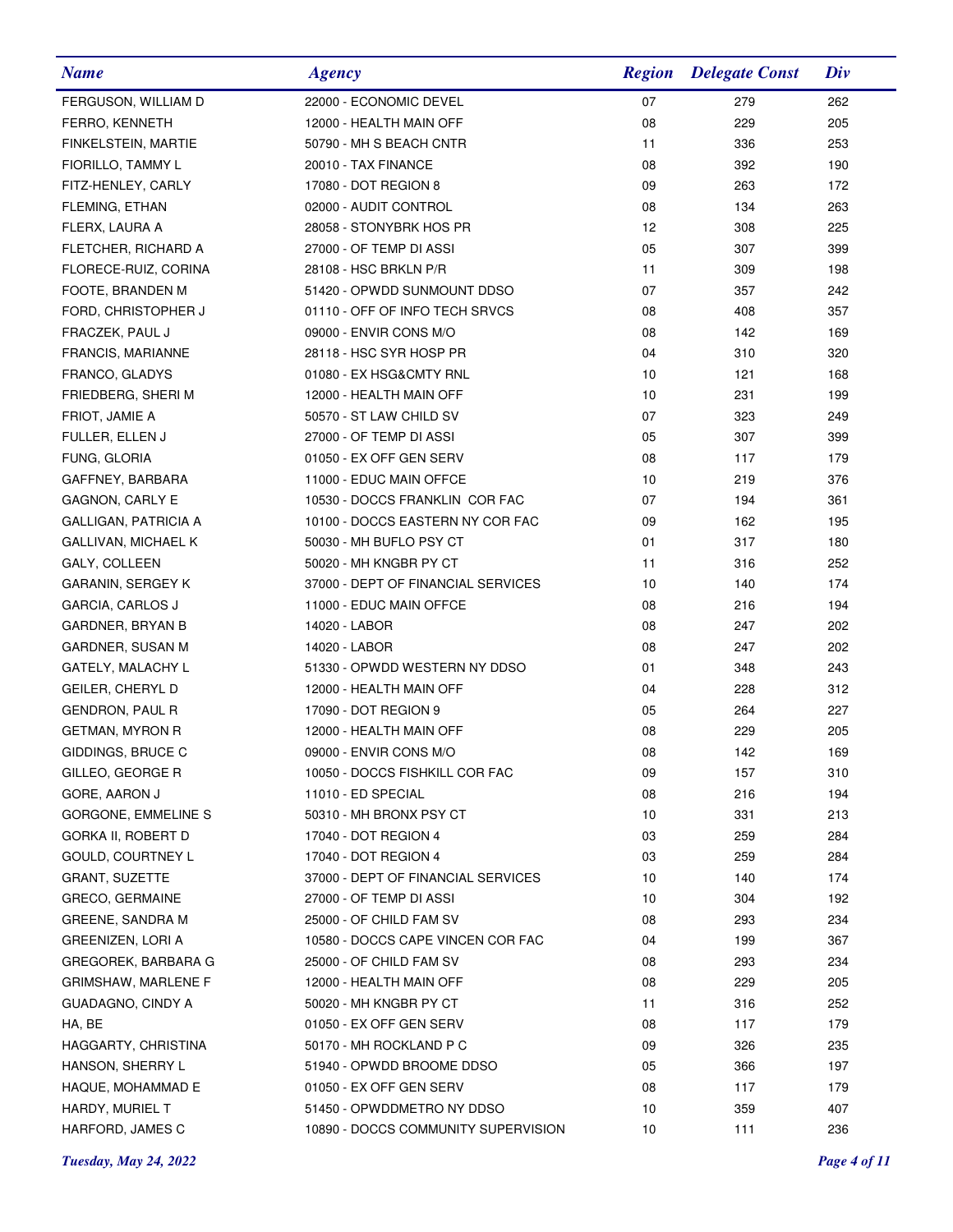| <b>Name</b>              | <b>Agency</b>                       | <b>Region</b>   | <b>Delegate Const</b> | Div |
|--------------------------|-------------------------------------|-----------------|-----------------------|-----|
| HARMS, ROBERT H          |                                     | 08              |                       |     |
| HARMS, SCOTT T           | 14010 - WKRS COMP BOARD             | 08              | 238                   | 363 |
| HARRIS, ALISON N         | 28058 - STONYBRK HOS PR             | 12              | 308                   | 225 |
| HEKTOR, SCOTT K          | 14020 - LABOR                       | 05              | 244                   | 281 |
| HENRY, CLARA R           | 51450 - OPWDDMETRO NY DDSO          | 10              | 360                   | 292 |
| HENRY, MARK              | 51450 - OPWDDMETRO NY DDSO          | 10              | 359                   | 407 |
| HERNANDEZ, MARIA D       | 14020 - LABOR                       | 08              | 247                   | 202 |
| HERRMANN, DIANE M        | 27000 - OF TEMP DI ASSI             | 08              | 393                   | 234 |
| <b>HIGGINS, NORA M</b>   | 28058 - STONYBRK HOS PR             | 12              | 308                   | 225 |
| HILL, ASHLEY             | 27000 - OF TEMP DI ASSI             | 08              | 303                   | 409 |
| HILL, BRANDON L          | 01110 - OFF OF INFO TECH SRVCS      | 08              | 408                   | 357 |
| HILL, MEGAN S            | 23000 - MOTOR VEHICLES              | 08              | 281                   | 211 |
| HOCKEY, KAREN            | 51420 - OPWDD SUNMOUNT DDSO         | 07              | 357                   | 242 |
| HODSON, ROBERT D         | 10890 - DOCCS COMMUNITY SUPERVISION | 04              | 109                   | 236 |
| HOLSTON, KIM L           | 00640 - STATE INS FUND              | 10              | 106                   | 240 |
| HOLTHAUSEN, WILLIAM A    | 17100 - DOT REGION 10               | 12 <sup>2</sup> | 265                   | 170 |
| HOPKINS, JACKLYN         | 51240 - OPWDD CENTRAL NY DDSO       | 06              | 352                   | 189 |
| HORAN, JOHN F            | 28118 - HSC SYR HOSP PR             | 04              | 310                   | 320 |
| HORN, ROBERT N           | 02000 - AUDIT CONTROL               | 08              | 134                   | 263 |
| HOWARD, GEORGE H         | 01110 - OFF OF INFO TECH SRVCS      | 11              | 408                   | 357 |
| HUDSON, CHELSEA M        | 51290 - OPWDD CAP DIST DDSO         | 08              | 355                   | 251 |
| HUTCHINSON, JEFFREY P    | 00640 - STATE INS FUND              | 08              | 104                   | 240 |
| HYDE-SCULLY, SHARON      | 20010 - TAX FINANCE                 | 08              | 391                   | 190 |
| INGRAM, JOHN A           | 12000 - HEALTH MAIN OFF             | 01              | 226                   | 220 |
| INMAN, SORAYA T          | 27000 - OF TEMP DI ASSI             | 08              | 393                   | 234 |
| IZZO, ROSS               | 20010 - TAX FINANCE                 | 08              | 391                   | 190 |
| JACKSON, BRENDA J        | 51240 - OPWDD CENTRAL NY DDSO       | 06              | 352                   | 189 |
| JACOBSON, KYLE M         | 20010 - TAX FINANCE                 | 08              | 391                   | 190 |
| JAGROOP, YATRAM B        | 12010 - ROSWELL PARK                | 01              | 233                   | 196 |
| JANGBARI, PRADEEP K      | 09000 - ENVIR CONS M/O              | 03              | 150                   | 169 |
| JAULUS, DIANE            | 10120 - DOCCS BEDFRD HILL COR FAC   | 09              | 164                   | 353 |
| JENKINS, MONICA L        | 14020 - LABOR                       | 05              | 244                   | 281 |
| JENSEN, KIMBERLY A       | 12000 - HEALTH MAIN OFF             | 08              | 229                   | 205 |
| JOAQUIN, DANIEL P        | 10480 - DOCCS MID-STATE COR FAC     | 06              | 191                   | 338 |
| JOHNSON, KENNETH J       | 00640 - STATE INS FUND              | 10              | 106                   | 240 |
| JOHNSON, LINDA           | 23000 - MOTOR VEHICLES              | 09              | 282                   | 255 |
| JOHNSON-MCBRIDE, TRACY L | 10160 - CORRL SRVCS M/O             | 08              | 168                   | 229 |
| JONES, CLIFVON D         | 00640 - STATE INS FUND              | 10              | 106                   | 240 |
| JONES, DIANN             | 00640 - STATE INS FUND              | 03              | 101                   | 240 |
| JONES, KEVIN E           | 14020 - LABOR                       | 08              | 247                   | 202 |
| JONES, RICHARD           | 01110 - OFF OF INFO TECH SRVCS      | 08              | 408                   | 357 |
| JORDAN, ANNE K           | 10460 - DOCCS GROVELAND COR FAC     | 03              | 189                   | 324 |
| JOSEPH, OCTAVIA S        | 37000 - DEPT OF FINANCIAL SERVICES  | 10              | 394                   | 260 |
| KAMMERER, HEATHER J      | 28058 - STONYBRK HOS PR             | 12              | 308                   | 225 |
| <b>KAPPES, RICHARD P</b> | 12000 - HEALTH MAIN OFF             | 08              | 229                   | 205 |
| KARALAK, ELIZABETH M     | 11000 - EDUC MAIN OFFCE             | 09              | 216                   | 194 |
| KARCZ, DONNA S           | 51330 - OPWDD WESTERN NY DDSO       | 01              | 348                   | 243 |
| KAUFER, GEORGE E         | 17110 - DOT REGION 11               | 11              | 266                   | 214 |
| KEARNEY, DOROTA A        | 51000 - OPWDD MAIN OFF              | 08              | 346                   | 257 |
| KELLMAN, MAUREEN A       | 37000 - DEPT OF FINANCIAL SERVICES  | 10              | 394                   | 260 |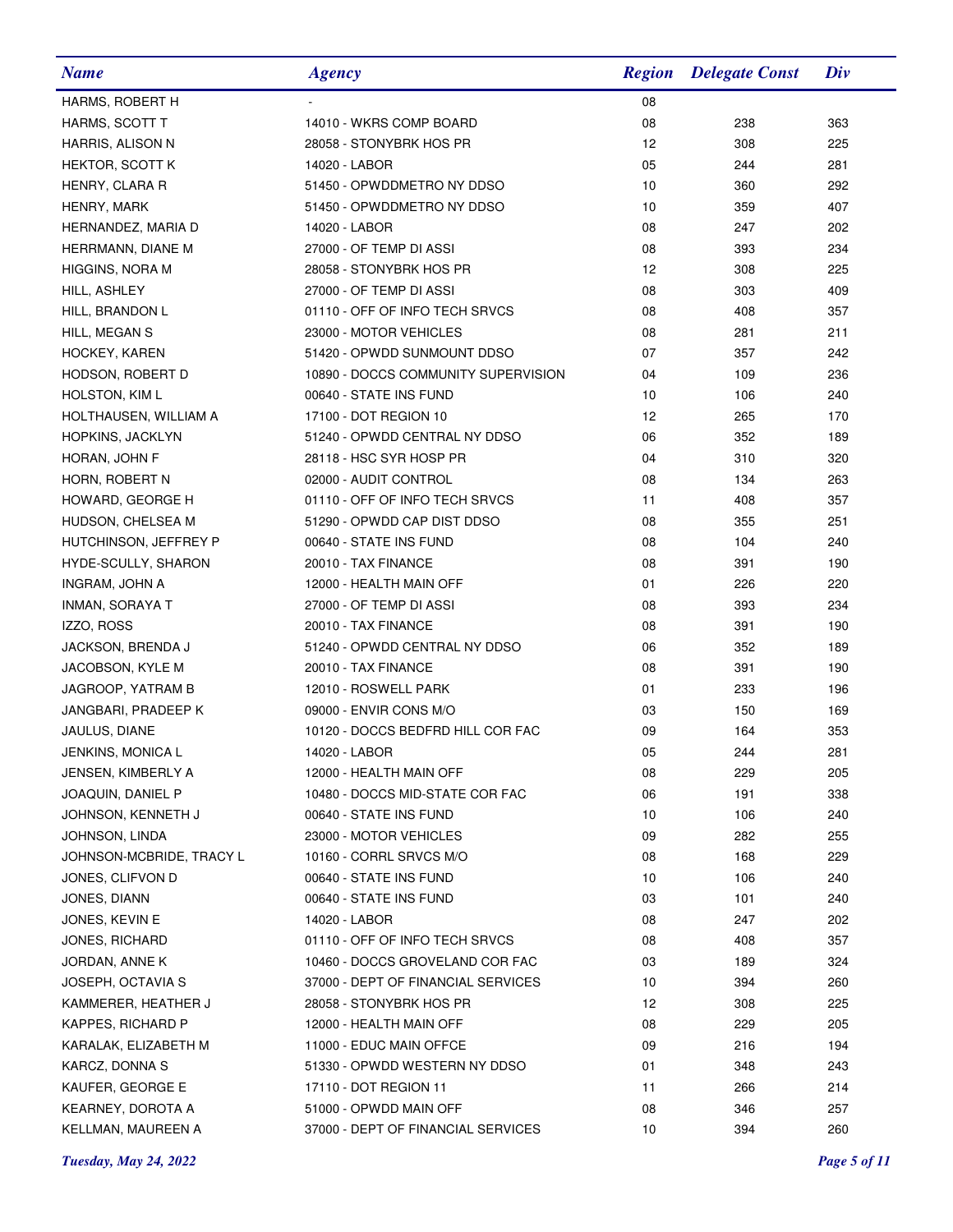| <b>Name</b>             | <b>Agency</b>                       |    | <b>Region</b> Delegate Const | Div |
|-------------------------|-------------------------------------|----|------------------------------|-----|
| KELLY, ERIN L           | 14020 - LABOR                       | 04 | 242                          | 278 |
| KIBE, CANDACE M         | 17070 - DOT REGION 7                | 04 | 262                          | 247 |
| KING, MELISSA A         | 00640 - STATE INS FUND              | 10 | 106                          | 240 |
| KIRKLAND, ADRIENNE      | 01110 - OFF OF INFO TECH SRVCS      | 10 | 408                          | 357 |
| KLEIN, JOSEPH           | 20010 - TAX FINANCE                 | 01 | 268                          | 224 |
| KLUMPP, LORI R          | 50810 - W NY CH PSY CTR             | 01 | 340                          | 167 |
| KNOTT, TRACY            | 12000 - HEALTH MAIN OFF             | 08 | 229                          | 205 |
| KOWALOWSKI, JERRY       | 10020 - DOCCS CLINTON COR FAC       | 07 | 154                          | 239 |
| KOZAKIEWICZ, MAUREEN A  | 23000 - MOTOR VEHICLES              | 08 | 281                          | 211 |
| <b>KRUKONIS, MARY M</b> | 50210 - MH MHWK VAL P C             | 06 | 330                          | 183 |
| KUCHARSKI, JULIAN D     | 17070 - DOT REGION 7                | 04 | 262                          | 247 |
| KUMAR, ASEEM            | 09000 - ENVIR CONS M/O              | 08 | 142                          | 169 |
| KUMAR, MITHILESH        | 01110 - OFF OF INFO TECH SRVCS      | 08 | 408                          | 357 |
| LABARBERA, KRISTINA J   | 51780 - OPWDD FINGER LAK DDSO       | 03 | 365                          | 246 |
| LAFLAIR, ERICA M        | 51420 - OPWDD SUNMOUNT DDSO         | 07 | 357                          | 242 |
| LAL, PRAKASH            | 01110 - OFF OF INFO TECH SRVCS      | 08 | 408                          | 357 |
| LAMARCHE, MARK          | 02000 - AUDIT CONTROL               | 08 | 134                          | 263 |
| LAMB, SHARON A          | 10530 - DOCCS FRANKLIN COR FAC      | 07 | 194                          | 361 |
| LANZ, CHRISTOPHER T     | 10530 - DOCCS FRANKLIN COR FAC      | 07 | 194                          | 361 |
| LASKY, KENNETH D        | 20010 - TAX FINANCE                 | 08 | 391                          | 190 |
| LASSI, MICHELE E        | 14020 - LABOR                       | 11 | 249                          | 245 |
| LATHAM, HEATHER M       | 51940 - OPWDD BROOME DDSO           | 05 | 366                          | 197 |
| LATKO, THOMAS J         | 20010 - TAX FINANCE                 | 01 | 268                          | 224 |
| LATREMORE, ERIK J       | 09000 - ENVIR CONS M/O              | 04 | 148                          | 169 |
| LAZOR, MARIANNE         | 10390 - DOCCS MOHAWK COR FAC        | 06 | 185                          | 379 |
| LEIGH, SARAH-JEAN S     | 50920 - MH ELMIRA PSY C             | 02 | 338                          | 223 |
| LENIG, MICHAEL          | 11000 - EDUC MAIN OFFCE             | 01 | 222                          | 349 |
| LEVY, STUART            | 20010 - TAX FINANCE                 | 11 | 274                          | 406 |
| LIDDLE, CRYSTAL         | 12000 - HEALTH MAIN OFF             | 08 | 229                          | 205 |
| LINDSTADT, DEBRA P      | 14020 - LABOR                       | 12 | 252                          | 200 |
| LITTLE, TAMBOURA        | 10070 - DOCCS SING SING COR FAC     | 09 | 159                          | 323 |
| LLOYD, CHRISTA          | 50390 - MH CNTRL NY P C             | 09 | 325                          | 184 |
| LONDON, ERROL S         | 50020 - MH KNGBR PY CT              | 11 | 316                          | 252 |
| LOPEZ, GINA             | 10890 - DOCCS COMMUNITY SUPERVISION | 03 | 108                          | 236 |
| LOVEN, DANIEL           | 10550 - DOCCS CAYUGA COR FAC        | 04 | 196                          | 371 |
| LOZINSKY JR, THOMAS W   | 17050 - DOT REGION 5                | 01 | 260                          | 219 |
| LUCKHURST, TAMMI L      | 14010 - WKRS COMP BOARD             | 08 | 238                          | 363 |
| LUDWIN, JEFFREY J       | 37000 - DEPT OF FINANCIAL SERVICES  | 08 | 139                          | 268 |
| MACDOUGALL, DARREN J    | 50920 - MH ELMIRA PSY C             | 02 | 338                          | 223 |
| MACEDON JR, THOMAS J    | 50790 - MH S BEACH CNTR             | 11 | 336                          | 253 |
| MACHIN, MARTHA B        | 50738 - HUTCHS CHILD SV             | 04 | 328                          | 301 |
| MADDIE, DERMISE V       | 51780 - OPWDD FINGER LAK DDSO       | 03 | 362                          | 259 |
| MAGARAM, LAWRENCE J     | 11000 - EDUC MAIN OFFCE             | 10 | 222                          | 349 |
| MAJEED, JARED W         | 28058 - STONYBRK HOS PR             | 12 | 308                          | 225 |
| MALDONADO, MICHELLE     | 14020 - LABOR                       | 11 | 249                          | 245 |
| MALONEY, LISE K         | 25000 - OF CHILD FAM SV             | 08 | 293                          | 234 |
| MAMBY, CRYSTAL          | 51450 - OPWDDMETRO NY DDSO          | 10 | 359                          | 407 |
| MANGUERA, ANGEL A       | 28058 - STONYBRK HOS PR             | 12 | 308                          | 225 |
| MANN, TRACY L           | 12000 - HEALTH MAIN OFF             | 10 | 231                          | 199 |
| MARAY, CAROLL           | 28058 - STONYBRK HOS PR             | 12 | 308                          | 225 |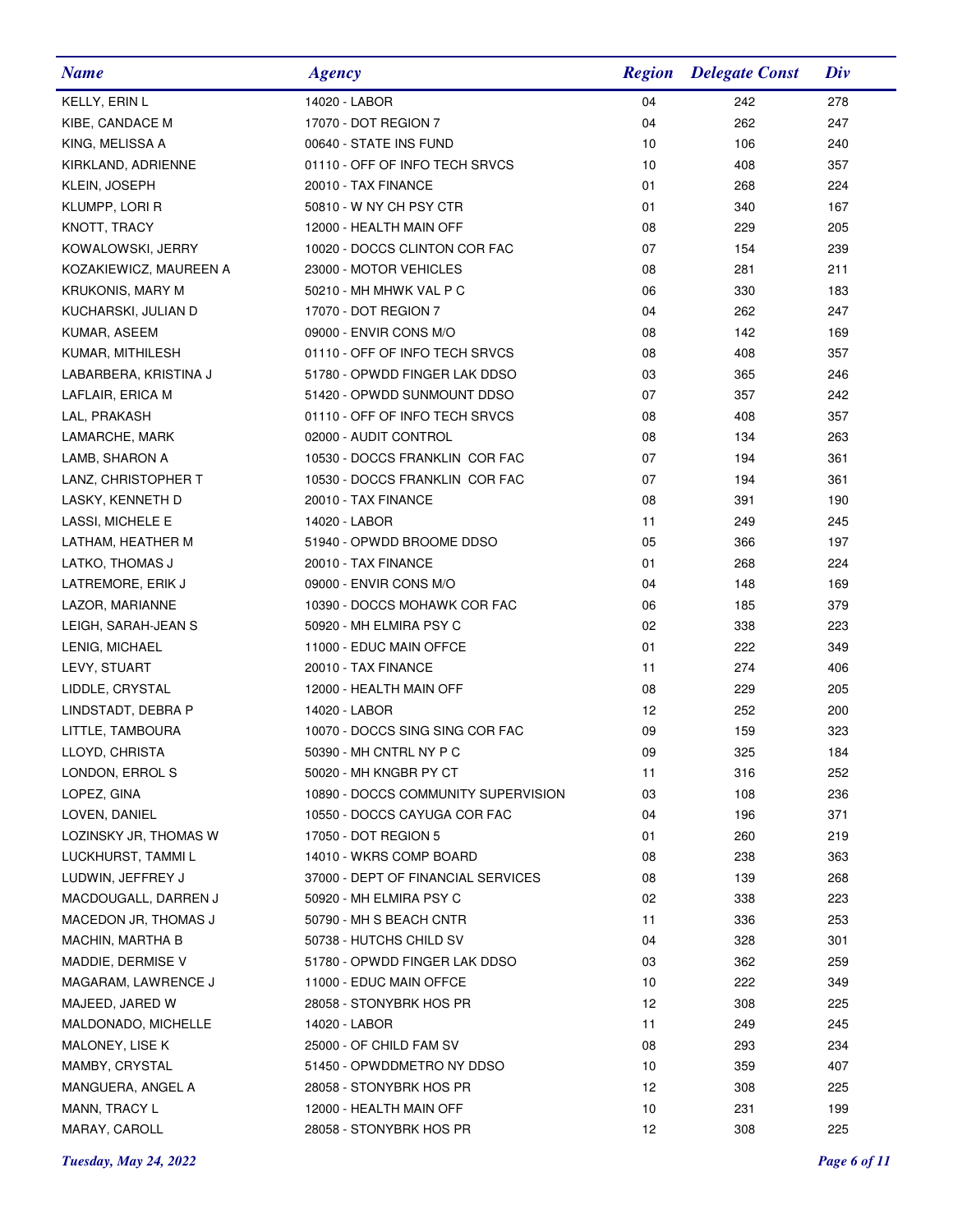| <b>Name</b>              | <b>Agency</b>                      | <b>Region</b> | <b>Delegate Const</b> | Div |
|--------------------------|------------------------------------|---------------|-----------------------|-----|
| MARC CHARLES, HARRY      | 20010 - TAX FINANCE                | 11            | 275                   | 290 |
| MARCELIN, HAROLD         | 37000 - DEPT OF FINANCIAL SERVICES | 10            | 394                   | 260 |
| MARQUEZ, MICHAEL A       | 14020 - LABOR                      | 10            | 249                   | 245 |
| MARRETT, GEORGE          | 20010 - TAX FINANCE                | 09            | 272                   | 182 |
| MARSHALL, WENDY P        | 37000 - DEPT OF FINANCIAL SERVICES | 10            | 394                   | 260 |
| MARTIN, DENISE E         | 49070 - PK&REC MAIN OFF            | 08            | 312                   | 305 |
| <b>MARTIN, KAREN</b>     | 50570 - ST LAW CHILD SV            | 07            | 323                   | 249 |
| MARTIN, LILY             | 00640 - STATE INS FUND             | 10            | 106                   | 240 |
| MARTIN, TAMARA C         | 03000 - LAW                        | 10            | 137                   | 351 |
| MASON, PATRICIA A        | 00640 - STATE INS FUND             | 08            | 104                   | 240 |
| MATALA, HENRY K          | 01110 - OFF OF INFO TECH SRVCS     | 08            | 408                   | 357 |
| MATTHEWS, ROBIN M        | 25000 - OF CHILD FAM SV            | 10            | 296                   | 191 |
| MAY, JENNIFER R          | 27000 - OF TEMP DI ASSI            | 01            | 302                   | 369 |
| MC CLINTON, MARISA J     | 51210 - OPWDD HDSN VAL DDSO        | 09            | 350                   | 276 |
| MCAULIFFE, CYNTHIA L     | 14020 - LABOR                      | 08            | 247                   | 202 |
| MCCANN, JOSEPH M         | 20050 - NYS GAMING COMMISSION      | 01            | 278                   | 332 |
| MCCONNELL, ANITA B       | 28118 - HSC SYR HOSP PR            | 04            | 310                   | 320 |
| MCDONALD, REGINA D       | 01110 - OFF OF INFO TECH SRVCS     | 11            | 408                   | 357 |
| MCGIVER, MIRIAM G        | 01050 - EX OFF GEN SERV            | 08            | 117                   | 179 |
| MCLEOD, TERESA R         | 00640 - STATE INS FUND             | 10            | 106                   | 240 |
| MCMANUS, BELLEW          | 01090 - EX DIV HUMAN RT            | 10            | 122                   | 329 |
| MCMILLAN FALODU, YANDE S | 11000 - EDUC MAIN OFFCE            | 11            | 219                   | 376 |
| MECCARIELLO, WENDY S     | 02000 - AUDIT CONTROL              | 08            | 134                   | 263 |
| METZ, DAURYNE M          | 50738 - HUTCHS CHILD SV            | 04            | 328                   | 301 |
| MICHELA, ANDREW J        | 01110 - OFF OF INFO TECH SRVCS     | 08            | 408                   | 357 |
| MILLER, DAVID W          | 01050 - EX OFF GEN SERV            | 08            | 117                   | 179 |
| MILLER, MICHAEL A        | 20010 - TAX FINANCE                | 08            | 391                   | 190 |
| MITCHELL, THOMAS         | 25000 - OF CHILD FAM SV            | 04            | 284                   | 401 |
| MOHAN, RADHAKRISHN       | 00640 - STATE INS FUND             | 10            | 106                   | 240 |
| MOJICA JR, VENICIO       | 50310 - MH BRONX PSY CT            | 10            | 331                   | 213 |
| MOORE, MONICA G          | 51240 - OPWDD CENTRAL NY DDSO      | 04            | 351                   | 304 |
| MOORE, TERESA A          | 28118 - HSC SYR HOSP PR            | 04            | 310                   | 320 |
| MORAN, PATRICIA M        | 50810 - W NY CH PSY CTR            | 01            | 340                   | 167 |
| MOREY, STACY M           | 51290 - OPWDD CAP DIST DDSO        | 08            | 355                   | 251 |
| MOROZ, RAYMOND M         | 02000 - AUDIT CONTROL              | 08            | 134                   | 263 |
| MOSIER, DAVID J          | 10560 - DOCCS BARE HILL COR FAC    | 07            | 197                   | 377 |
| MOSSEAU, JOSEPH W        | 12000 - HEALTH MAIN OFF            | 08            | 229                   | 205 |
| MOTYKA, MATTHEW J        | 01110 - OFF OF INFO TECH SRVCS     | 06            | 408                   | 357 |
| MUHSEN, ALI              | 10010 - DOCCS AUBURN COR FAC       | 04            | 153                   | 299 |
| MURPHY, SEAMUS S         | 14010 - WKRS COMP BOARD            | 12            | 239                   | 285 |
| MURPHY, STEVEN E         | 20010 - TAX FINANCE                | 08            | 271                   | 190 |
| MURRAY, ELIZABETH H      | 51780 - OPWDD FINGER LAK DDSO      | 02            | 363                   | 201 |
| MUSUNGU, MILLAH N        | 51000 - OPWDD MAIN OFF             | 08            | 346                   | 257 |
| MYERS, AUDREY            | 11000 - EDUC MAIN OFFCE            | 12            | 219                   | 376 |
| NADEAU, KELLY A          | 02000 - AUDIT CONTROL              | 08            | 134                   | 263 |
| NELSON, TANYA M          | 14020 - LABOR                      | 11            | 249                   | 245 |
| NELSON, TRACY L          | 10840 - DOCCS UPSTATE COR FAC      | 07            | 212                   | 400 |
| NEWSOME, JIMMIE          | 37000 - DEPT OF FINANCIAL SERVICES | 10            | 394                   | 260 |
| NICHOLAS, ROBERT M       | 25000 - OF CHILD FAM SV            | 05            | 285                   | 391 |
| NICHOLSON, ADRIENNE V    | 12000 - HEALTH MAIN OFF            | 08            | 229                   | 205 |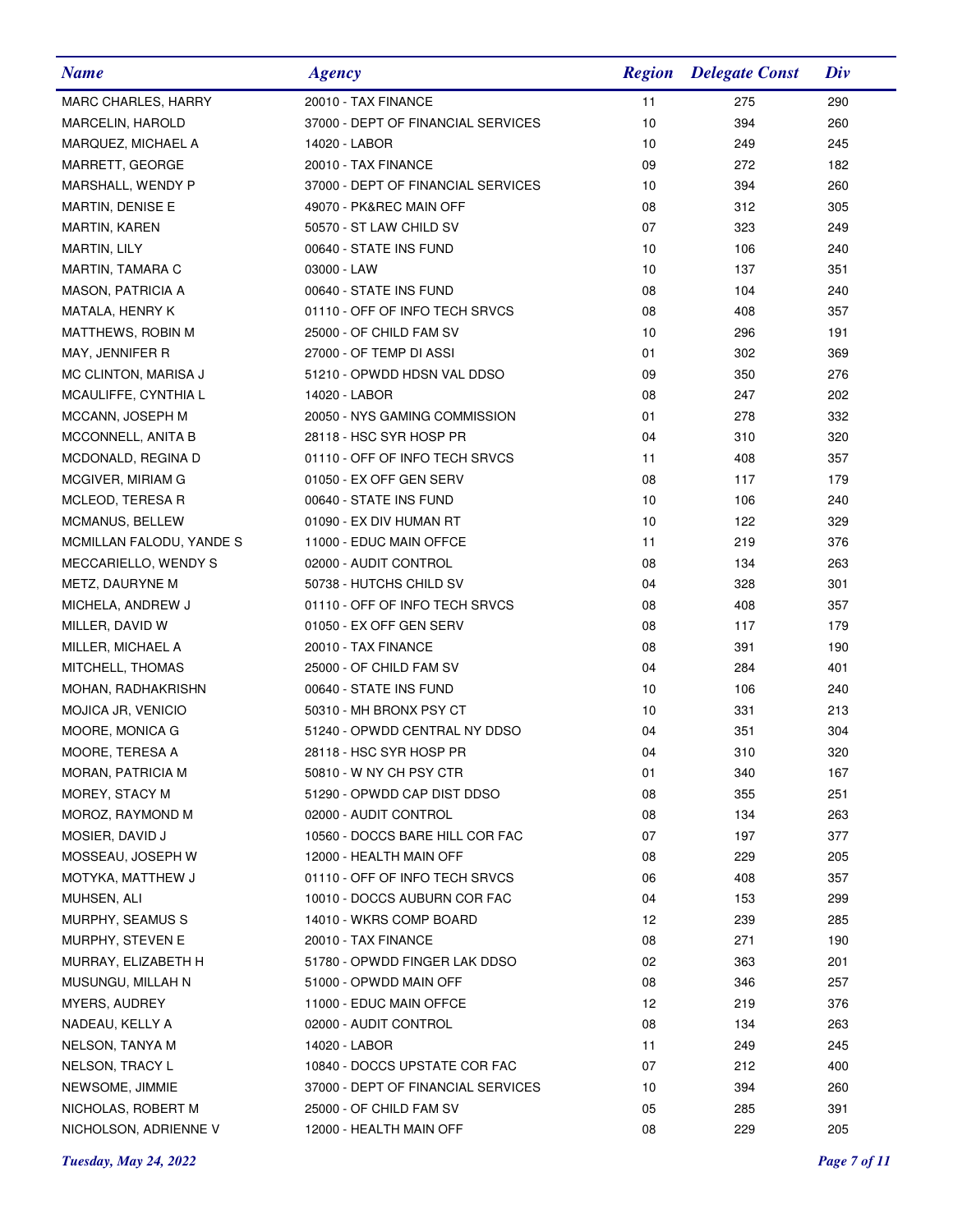| <b>Name</b>             | <b>Agency</b>                          | <b>Region</b> | <b>Delegate Const</b> | Div |
|-------------------------|----------------------------------------|---------------|-----------------------|-----|
| NICOTINA, JOHN          | 03000 - LAW                            | 08            | 136                   | 187 |
| NIRELLI, MATTHEW L      | 27000 - OF TEMP DI ASSI                | 01            | 302                   | 369 |
| NORBI, SHANEEVA L       | 12000 - HEALTH MAIN OFF                | 08            | 229                   | 205 |
| NORFLEET, ANTOINETTE    | 09000 - ENVIR CONS M/O                 | 08            | 142                   | 169 |
| NORMAN, CLAUDETTE M     | 51380 - OPWDD BROOKLYN DDSO            | 11            | 356                   | 244 |
| NTAMBI, SALOMY          | 50390 - MH CNTRL NY P C                | 09            | 325                   | 184 |
| OBRIEN, J C             | 28058 - STONYBRK HOS PR                | 12            | 308                   | 225 |
| OBRYAN, RONALD F        | 01110 - OFF OF INFO TECH SRVCS         | 08            | 408                   | 357 |
| OCONNOR, BERNADETTE     | 50020 - MH KNGBR PY CT                 | 11            | 316                   | 252 |
| OKENICA, MARY C         | 14020 - LABOR                          | 05            | 244                   | 281 |
| OLEA, GLADYS M          | 28058 - STONYBRK HOS PR                | 12            | 308                   | 225 |
| OLIVER, TANYA           | 10110 - DOCCS ELMIRA CNTR COR FAC      | 02            | 163                   | 222 |
| OLIVERI, JONATHAN J     | 20010 - TAX FINANCE                    | 12            | 276                   | 186 |
| OLUWO, ADEMOLA          | 37000 - DEPT OF FINANCIAL SERVICES     | 10            | 394                   | 260 |
| ONDERKO, BRENDA L       | 28118 - HSC SYR HOSP PR                | 04            | 310                   | 320 |
| OPHARDT, ERIC L         | 17000 - DOT MAIN OFFICE                | 08            | 255                   | 177 |
| ORAVEC, MATTHEW C       | 17040 - DOT REGION 4                   | 03            | 259                   | 284 |
| ORTIZ, JEANNE L         | 01090 - EX DIV HUMAN RT                | 10            | 122                   | 329 |
| OSSONT, KERI L          | 17050 - DOT REGION 5                   | 01            | 260                   | 219 |
| O'Steen-Woods, Aletha B | 12010 - ROSWELL PARK                   | 01            | 233                   | 196 |
| OTIS, MEGAN R           | 51240 - OPWDD CENTRAL NY DDSO          | 06            | 352                   | 189 |
| OTOOLE, PATRICIA        | 12030 - H HELEN HAYES                  | 09            | 234                   | 226 |
| OTTAVIANO JR, ROBERT H  | 37000 - DEPT OF FINANCIAL SERVICES     | 10            | 140                   | 174 |
| PACHOLK, AMY L          | 28058 - STONYBRK HOS PR                | 12            | 308                   | 225 |
| PANZIRONI, ANNETTE M    | 14010 - WKRS COMP BOARD                | 08            | 238                   | 363 |
| PARENTE, BRIAN D        | 12000 - HEALTH MAIN OFF                | 12            | 232                   | 317 |
| PASSINEAU, ALBERT       | 02000 - AUDIT CONTROL                  | 08            | 134                   | 263 |
| PATEL, BINDU R          | 50340 - MH NAT KLN INST                | 09            | 332                   | 235 |
| PATEL, RAJANKUMAR B     | 50340 - MH NAT KLN INST                | 09            | 332                   | 235 |
| PAUL, CANTAVE           | 12200 - OFC MDICAID INSP GEN           | 09            | 298                   | 191 |
| PAUL, STACEY L          | 20010 - TAX FINANCE                    | 08            | 392                   | 190 |
| PEEL, TRACY A           | 14010 - WKRS COMP BOARD                | 10            | 239                   | 285 |
| PERSONNA, GEORGETTE     | 28108 - HSC BRKLN P/R                  | 11            | 309                   | 198 |
| PFOHL, ANNMARIE C       | 14020 - LABOR                          | 01            | 240                   | 221 |
| PIKE, WILLIAM G         | 17100 - DOT REGION 10                  | 12            | 265                   | 170 |
| PIRIE, SUSAN M          | 50600 - SEC TREATMENT AND REHAB CENTER | 07            | 323                   | 249 |
| PLOSKI, WILLIAM P       | 01090 - EX DIV HUMAN RT                | 10            | 122                   | 329 |
| POLITO, ANGELO P        | 20010 - TAX FINANCE                    | 08            | 271                   | 190 |
| POTAKEY, DIANA T        | 28108 - HSC BRKLN P/R                  | 11            | 309                   | 198 |
| PREMUS, MICHAEL         | 50790 - MH S BEACH CNTR                | 11            | 336                   | 253 |
| PRIME, MATTHEW J        | 10390 - DOCCS MOHAWK COR FAC           | 06            | 185                   | 379 |
| PRIME, MIRANDA C        | 10850 - DOCCS HALE CREEK ASAC          | 06            | 213                   | 390 |
| PRINCE, ALEXANDER J     | 17090 - DOT REGION 9                   | 05            | 264                   | 227 |
| PRIORE, SALVATORE F     | 09000 - ENVIR CONS M/O                 | 08            | 142                   | 169 |
| PRZEPASNIAK, JUSTIN J   | 17050 - DOT REGION 5                   | 01            | 260                   | 219 |
| QUAIN, JOHN M           | 11000 - EDUC MAIN OFFCE                | 05            | 217                   | 230 |
| QUALE, GRANT W          | 51330 - OPWDD WESTERN NY DDSO          | 01            | 347                   | 167 |
| RAMADHIN, SHALENDRA     | 03000 - LAW                            | 10            | 137                   | 351 |
| RAMPE, CHRISTOPHER J    | 00640 - STATE INS FUND                 | 12            | 107                   | 240 |
| RAPPAPORT, JAMES E      | 02000 - AUDIT CONTROL                  | 08            | 134                   | 263 |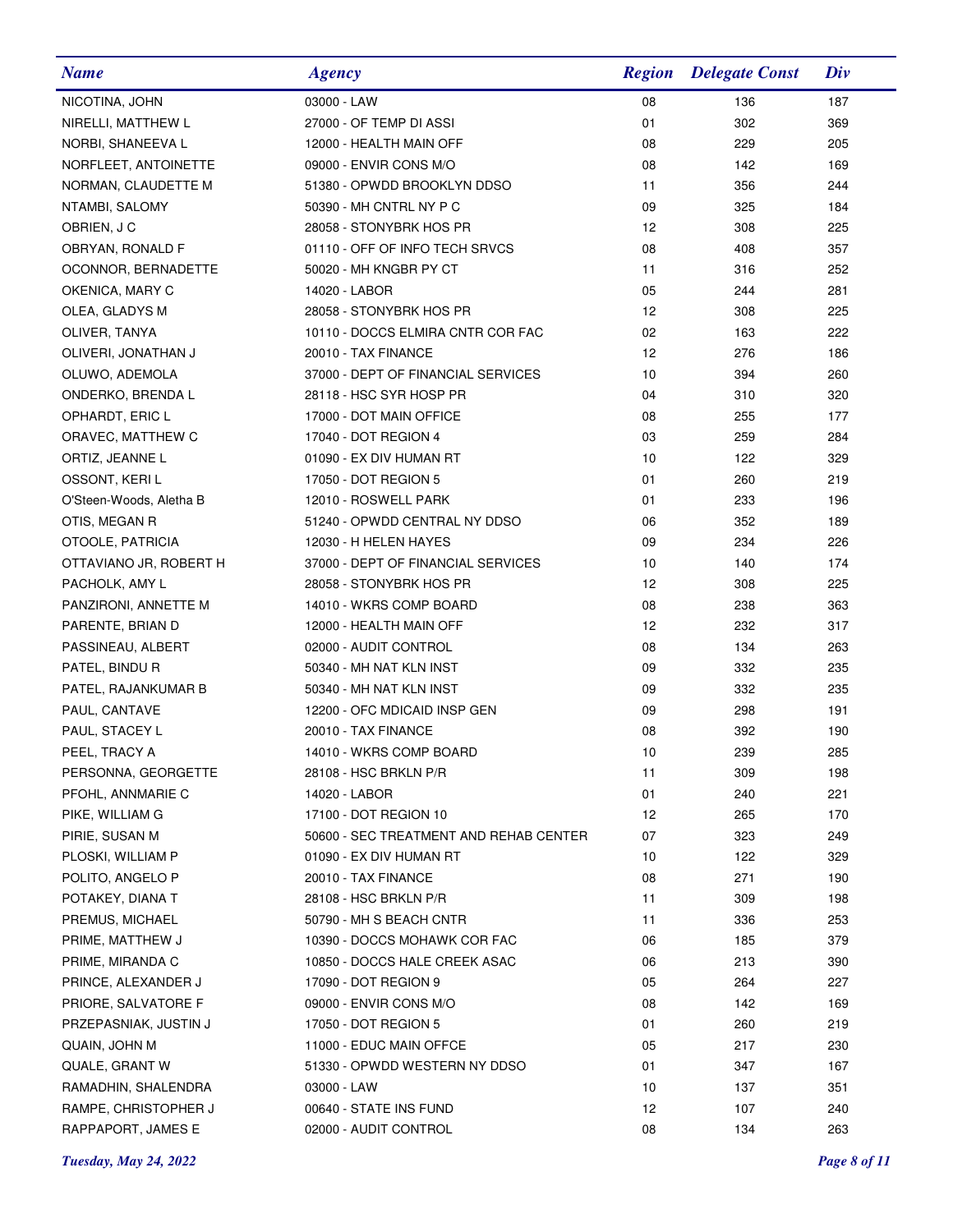| <b>Name</b>            | <b>Agency</b>                  | <b>Region</b> | <b>Delegate Const</b> | Div |
|------------------------|--------------------------------|---------------|-----------------------|-----|
| RAZULIS, JOHN          | 17100 - DOT REGION 10          | 12            | 265                   | 170 |
| REALE, RALPH           | 03000 - LAW                    | 08            | 136                   | 187 |
| REDMAN, JOSHUA         | 50110 - MH ROCH PSY CTR        | 03            | 322                   | 283 |
| REH, ANGELA M          | 50010 - MH BING PSY CTR        | 05            | 315                   | 208 |
| RENAUD, BRITTNEY A     | 20010 - TAX FINANCE            | 08            | 271                   | 190 |
| REPPERT, JAMES A       | 19000 - STATE                  | 08            | 267                   | 295 |
| RESLINK, HOLLY S       | 51330 - OPWDD WESTERN NY DDSO  | 01            | 348                   | 243 |
| RICHARDSON, EILEEN M   | 00640 - STATE INS FUND         | 04            | 102                   | 240 |
| RICHARDSON, KATHERINE  | 01160 - JUSTICE CENTER         | 08            | 131                   | 232 |
| RICHERT, LAURA K       | 17040 - DOT REGION 4           | 03            | 259                   | 284 |
| <b>RICKETTS, EARL</b>  | 01110 - OFF OF INFO TECH SRVCS | 08            | 408                   | 357 |
| RIVERA, LETICIA        | 50310 - MH BRONX PSY CT        | 10            | 331                   | 213 |
| ROBENOLT, KEVIN A      | 51240 - OPWDD CENTRAL NY DDSO  | 04            | 351                   | 304 |
| ROBERTS, DIANA S       | 00640 - STATE INS FUND         | 12            | 107                   | 240 |
| ROBINSON, MARTIN J     | 27000 - OF TEMP DI ASSI        | 08            | 393                   | 234 |
| RODRIGUEZ, ANGELINA    | 11000 - EDUC MAIN OFFCE        | 11            | 219                   | 376 |
| RODRIGUEZ, JOSE L      | 50200 - MH PILGRIM P CT        | 12            | 329                   | 233 |
| ROJAS, ENGELS          | 01110 - OFF OF INFO TECH SRVCS | 08            | 408                   | 357 |
| ROLLEY, MATTHEW S      | 51940 - OPWDD BROOME DDSO      | 05            | 372                   | 403 |
| ROMAIN-HENRY, MARIE L  | 50860 - MH RCK PC C YTH        | 09            | 342                   | 235 |
| ROSEGREEN, JOAN P      | 28108 - HSC BRKLN P/R          | 11            | 309                   | 198 |
| ROSELLO, MICHELE       | 50150 - MH CREEDMR P CT        | 11            | 324                   | 241 |
| ROWINSKI, JOSHUA E     | 17000 - DOT MAIN OFFICE        | 08            | 255                   | 177 |
| ROYAL, MADALYN         | 12000 - HEALTH MAIN OFF        | 08            | 229                   | 205 |
| RULAND, AMANDA M       | 50010 - MH BING PSY CTR        | 05            | 315                   | 208 |
| RUSSO, JOSEPH          | 50790 - MH S BEACH CNTR        | 11            | 336                   | 253 |
| SABO, MARY F           | 17000 - DOT MAIN OFFICE        | 08            | 255                   | 177 |
| SAKYI, AMA             | 51210 - OPWDD HDSN VAL DDSO    | 09            | 350                   | 276 |
| SALAFIA, CAROLYN       | 51430 - OPWDD INS RES DEV DIS  | 11            | 358                   | 345 |
| SALAM, ABDUS           | 17000 - DOT MAIN OFFICE        | 10            | 381                   | 214 |
| SALAMIDA, GREGORY      | 51780 - OPWDD FINGER LAK DDSO  | 03            | 365                   | 246 |
| SANTOS, GUSTAVO        | 17000 - DOT MAIN OFFICE        | 08            | 255                   | 177 |
| SAPP, MARY K           | 11000 - EDUC MAIN OFFCE        | 08            | 216                   | 194 |
| SARDEGNA, JEFFREY      | 17100 - DOT REGION 10          | 12            | 265                   | 170 |
| SAUNDERS, CARRIE L     | 51380 - OPWDD BROOKLYN DDSO    | 11            | 356                   | 244 |
| SCAGLUISO, DANIELA     | 50800 - NYC CHILDRENS CENTER   | 11            | 377                   | 252 |
| SCHULTZ, DAVID G       | 10090 - DOCCS ALBION COR FAC   | 03            | 161                   | 289 |
| SCHWARTZ, REBECCA S    | 14010 - WKRS COMP BOARD        | 11            | 239                   | 285 |
| SCOTT, LINDA J         | 20010 - TAX FINANCE            | 08            | 392                   | 190 |
| SCOTTCOOPER, LUISA A   | 51210 - OPWDD HDSN VAL DDSO    | 09            | 350                   | 276 |
| SEABROOK, NOEMI        | 51450 - OPWDDMETRO NY DDSO     | 10            | 360                   | 292 |
| SHANNON, CYNTHIA M     | 22000 - ECONOMIC DEVEL         | 08            | 279                   | 262 |
| SHANNONROBERTS, MADDIE | 27000 - OF TEMP DI ASSI        | 08            | 303                   | 409 |
| SHAVER, JENNIFER A     | 50120 - MH ST LAW PSY C        | 07            | 323                   | 249 |
| SHAW-LIPIEC, SAMETTA L | 51240 - OPWDD CENTRAL NY DDSO  | 06            | 352                   | 189 |
| SHI, QIN F             | 16000 - PUBLIC SERVICE         | 12            | 254                   | 321 |
| SHIELDS, BRIAN         | 02000 - AUDIT CONTROL          | 08            | 134                   | 263 |
| SHIELDS, MAUREEN P     | 17000 - DOT MAIN OFFICE        | 08            | 255                   | 177 |
| SHIRAZI, MOBEEN        | 50110 - MH ROCH PSY CTR        | 03            | 322                   | 283 |
| SHRAVAH, VED           | 11000 - EDUC MAIN OFFCE        | 08            | 216                   | 194 |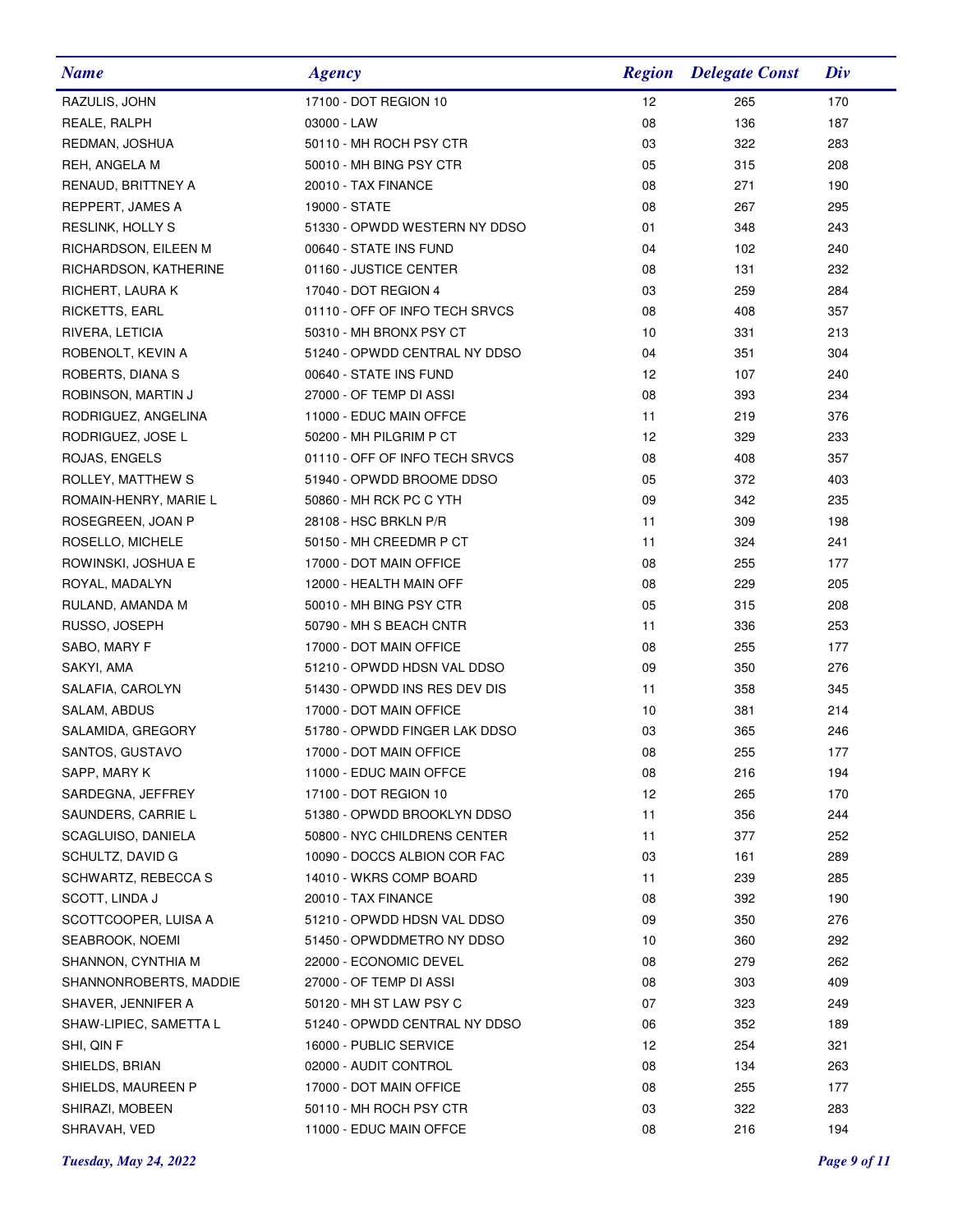| <b>Name</b>                | <b>Agency</b>                          | <b>Region</b> | <b>Delegate Const</b> | Div |
|----------------------------|----------------------------------------|---------------|-----------------------|-----|
| SICINA, CHRISTINE L        | 20010 - TAX FINANCE                    | 09            | 272                   | 182 |
| Silsby, Michele L          | 12010 - ROSWELL PARK                   | 01            | 233                   | 196 |
| SIMMONS, RONALD L          | 25000 - OF CHILD FAM SV                | 08            | 293                   | 234 |
| SINGAPURA, PRASHANT M      | 00640 - STATE INS FUND                 | 12            | 107                   | 240 |
| SINGLETON, MICHAEL R       | 14020 - LABOR                          | 02            | 241                   | 359 |
| SLIFKA, JOSEPHINE A        | 50390 - MH CNTRL NY P C                | 06            | 334                   | 344 |
| SMITH, CHRISTINE A         | 50310 - MH BRONX PSY CT                | 10            | 331                   | 213 |
| SMITH, SHERI               | 22000 - ECONOMIC DEVEL                 | 08            | 279                   | 262 |
| SMITH, VICTORIA E          | 10890 - DOCCS COMMUNITY SUPERVISION    | 12            | 112                   | 236 |
| SNYDER, JOHN               | 10890 - DOCCS COMMUNITY SUPERVISION    | 04            | 109                   | 236 |
| SOLOMON, ALTHEA A          | 25000 - OF CHILD FAM SV                | 11            | 292                   | 352 |
| SOLOMON, CHRISTOPHER J     | 21065 - STATEWIDE FINANCIAL SYSTEM     | 08            | 373                   | 408 |
| SPEIGHT-MILLER, YAMIL R    | 12000 - HEALTH MAIN OFF                | 10            | 231                   | 199 |
| SPENCE, WAYNE              | 10890 - DOCCS COMMUNITY SUPERVISION    | 12            | 112                   | 236 |
| SPENCER, HEATHER V         | 00640 - STATE INS FUND                 | 10            | 106                   | 240 |
| ST CLAIR JR, STEVEN A      | 25000 - OF CHILD FAM SV                | 04            | 284                   | 401 |
| STAPLETON, JOVAN           | 51210 - OPWDD HDSN VAL DDSO            | 09            | 350                   | 276 |
| STAUB, SCOTT               | 27000 - OF TEMP DI ASSI                | 05            | 307                   | 399 |
| STERN, DAVID               | 01110 - OFF OF INFO TECH SRVCS         | 08            | 408                   | 357 |
| STEVENS, RICHARD D         | 17030 - DOT REGION 3                   | 04            | 258                   | 256 |
| STRANSKY, BARBARA E        | 51420 - OPWDD SUNMOUNT DDSO            | 07            | 357                   | 242 |
| SWEET, VICKI A             | 14010 - WKRS COMP BOARD                | 08            | 238                   | 363 |
| SYKES, AUDREY              | 50600 - SEC TREATMENT AND REHAB CENTER | 06            | 334                   | 344 |
| TAKOR, DAVID               | 25000 - OF CHILD FAM SV                | 08            | 293                   | 234 |
| TAKOR, ROSELINE A          | 25000 - OF CHILD FAM SV                | 08            | 293                   | 234 |
| TAMOL, KEVIN W             | 20010 - TAX FINANCE                    | 01            | 268                   | 224 |
| TARSON, NICOLE C           | 50110 - MH ROCH PSY CTR                | 03            | 322                   | 283 |
| TARTT, ELSA                | 50150 - MH CREEDMR P CT                | 11            | 324                   | 241 |
| TAVERNE, JOHN              | 10390 - DOCCS MOHAWK COR FAC           | 06            | 185                   | 379 |
| TERMINI, CHARLES W         | 00640 - STATE INS FUND                 | 09            | 105                   | 240 |
| <b>TESENY, HAROLD</b>      | 10120 - DOCCS BEDFRD HILL COR FAC      | 09            | 164                   | 353 |
| THOMPSON, STEPHEN C        | 20010 - TAX FINANCE                    | 04            | 270                   | 333 |
| THOMSEN, JOHN T            | 01077 - HOMELAND SECURITY              | 08            | 117                   | 179 |
| TOMKO, RYAN J              | 09000 - ENVIR CONS M/O                 | 01            | 151                   | 169 |
| TORCHON, CARMELINE J       | 50170 - MH ROCKLAND P C                | 09            | 326                   | 235 |
| TOWNES, LOVARD             | 01110 - OFF OF INFO TECH SRVCS         | 10            | 408                   | 357 |
| TRAPANI-BARBER, STACEY A   | 51000 - OPWDD MAIN OFF                 | 08            | 346                   | 257 |
| TRIOLO, CARMELA M          | 50000 - MH MAIN OFFICE                 | 08            | 313                   | 392 |
| TYLER, JEANETTE C          | 50190 - MH HUTCHINGS PC                | 04            | 328                   | 301 |
| TYOE, TERESA               | 09000 - ENVIR CONS M/O                 | 04            | 148                   | 169 |
| UCHYTIL, AARON D           | 00640 - STATE INS FUND                 | 08            | 104                   | 240 |
| UEBELHOER, PAUL M          | 17050 - DOT REGION 5                   | 01            | 260                   | 219 |
| UGINO, BETH A              | 11000 - EDUC MAIN OFFCE                | 08            | 216                   | 194 |
| UGINO, JOSEPH F            | 02000 - AUDIT CONTROL                  | 08            | 134                   | 263 |
| URENA, VIKKY M             | 10890 - DOCCS COMMUNITY SUPERVISION    | 11            | 112                   | 236 |
| <b>VEHLOW, RICHARD E</b>   | 01050 - EX OFF GEN SERV                | 08            | 117                   | 179 |
| VELEZ, LYDIA               | 50010 - MH BING PSY CTR                | 05            | 315                   | 208 |
| VERCRUYSSE, DEBRA A        | 01110 - OFF OF INFO TECH SRVCS         | 08            | 408                   | 357 |
| <b>VERHOFF, JESSICA E</b>  | 14020 - LABOR                          | 08            | 247                   | 202 |
| <b>VOELKER, JENNIFER R</b> | 25000 - OF CHILD FAM SV                | 01            | 301                   | 337 |